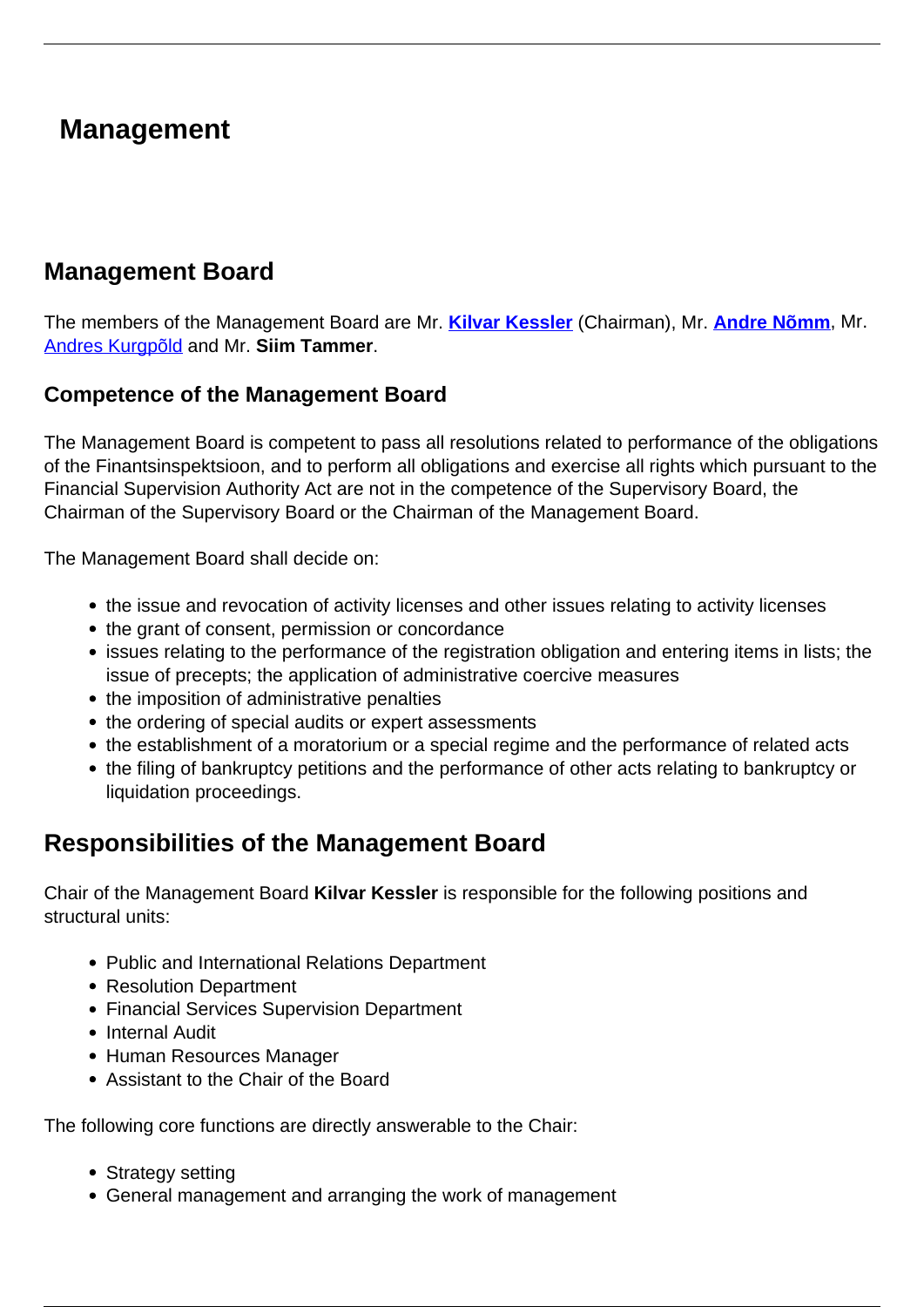- Institutional development and coordinating domestic cooperation
- Managing public and international relations
- Arranging internal communications
- Promoting public understanding of financial services and products
- Taking responsibility for Finantsinspektsioon as a resolution authority
- Managing the work of the Guarantee Fund within the agreements signed and the law
- Arranging and coordinating the resolution of financial crises or the resolution of individual large but weak subjects of supervision, in cooperation with other members of the management board
- Monitoring the provision of financial services, and the reorganisation or termination of subjects of financial supervision other than payment services and investment funds in accordance with the law and with internationally recognised standards and good practice
- Executing supervision over subjects of the Creditors and Credit Intermediaries Act and insurance brokers, except for granting and withdrawing authorisations, procedures for significant participation, and suitability procedures
- Resolving disputes between consumers and providers of financial services within the scope set out in the law
- Managing the internal audit
- Managing human resources and staff training

Member of the Management Board **Andres Kurgpõld** is responsible for the following positions and structural units:

- Financial Sector Infrastructure Department
- Risk and Analysis Department
- Funds and Insurance Risk Department
- Information Technology Department

The following core functions are directly answerable to him:

- Information technology, including the transfer of it, supervision over the subjects of financial supervision defined in the Financial Supervision Authority Act
- Monitoring of transactions and supply in the regulated market
- Supervision of payment systems, of the organisation of information systems and trading systems, and of the central registers
- Arranging prudential supervision over credit institutions, investment firms, and payment institutions, and defining prudential ratios for individual credit institutions and investment firms
- Making preparations to issue activity licenses for covered bonds and setting the terms for the supervision of compliance
- Arranging supervision over the compliance of insurers and fund managers with prudential ratios
- Arranging supervision over the funded pension system
- Arranging supervision over the motor vehicle insurance system
- Organising the operation of internal information technology processes at Finantsinspektsioon
- Compliance with cybersecurity requirements and cyber development.

Member of the Management Board **Andre Nõmm** is responsible for the following positions and structural units:

• Reporting and Information Department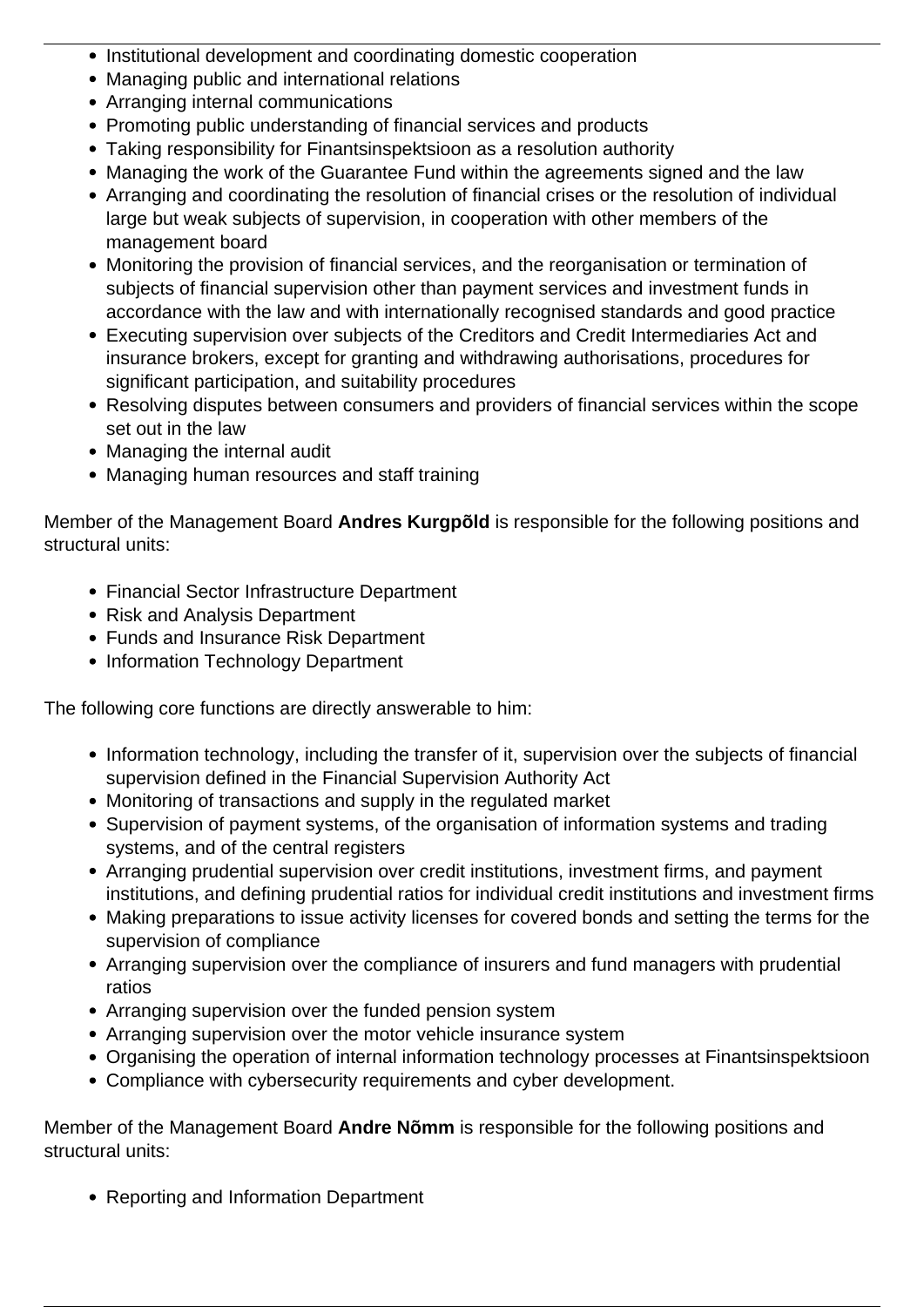- Anti-Money Laundering and Payment Services Department
- Innovation Department
- Accounting

The following core functions are directly answerable to him:

- Collection, processing, and disclosure of regular reports from subjects of financial supervision
- Supervision of the disclosure of statutory reports
- Questions concerning the accounting of subjects of financial supervision
- Verification of the compliance of obligated parties and their mandatory due diligence with legal requirements concerning the prevention of money laundering and terrorist financing
- Verification of the compliance of the activities of obligated parties with their legal duty to identify suspicions of money laundering and terrorist financing
- Supervision of payment and e-money institutions: i) assessing the clarity and transparency of the terms and conditions of services; ii) monitoring the compliance of the actions of obligated parties with the law and international standards and practices in the provision, reorganisation or termination of financial services; and iii) processing the freedom of establishment and notifications of the provision of cross-border financial services
- Arranging the accounting at Finantsinspektsioon
- Managing budgeting at Finantsinspektsioon and the procedures for supervision fees
- Organising financial controls
- Mapping and contributing to innovative solutions in the financial sector, especially at subjects of financial supervision
- Mapping the needs for internal development at Finantsinspektsioon and leading internal developments together with other structural units

Member of the Management Board **Siim Tammer** is responsible for the following positions and structural units:

- Corporate Governance Department
- Legal Department
- Enforcement Department
- Administrative Services Department

The following core functions are directly answerable to him:

- Supervising the internal governance and internal control systems of organisations that are subject to financial supervision under the Financial Supervision Authority Act
- Granting authorisations for an activity to subjects of financial supervision
- Evaluating financial recovery plans and business strategies together with other structural units
- Ensuring that financial supervision is conducted lawfully
- Ensuring quality control and risk management
- Withdrawing authorisations for activity from subjects of financial supervision
- Carrying out suitability assessments for the financial sector
- Representing Finantsinspektsioon in court cases
- Conducting enforcement over subjects of financial supervision
- Arranging cooperation with investigative authorities in criminal cases
- Ensuring the proper administration of Finantsinspektsioon

# **Supervisory Board**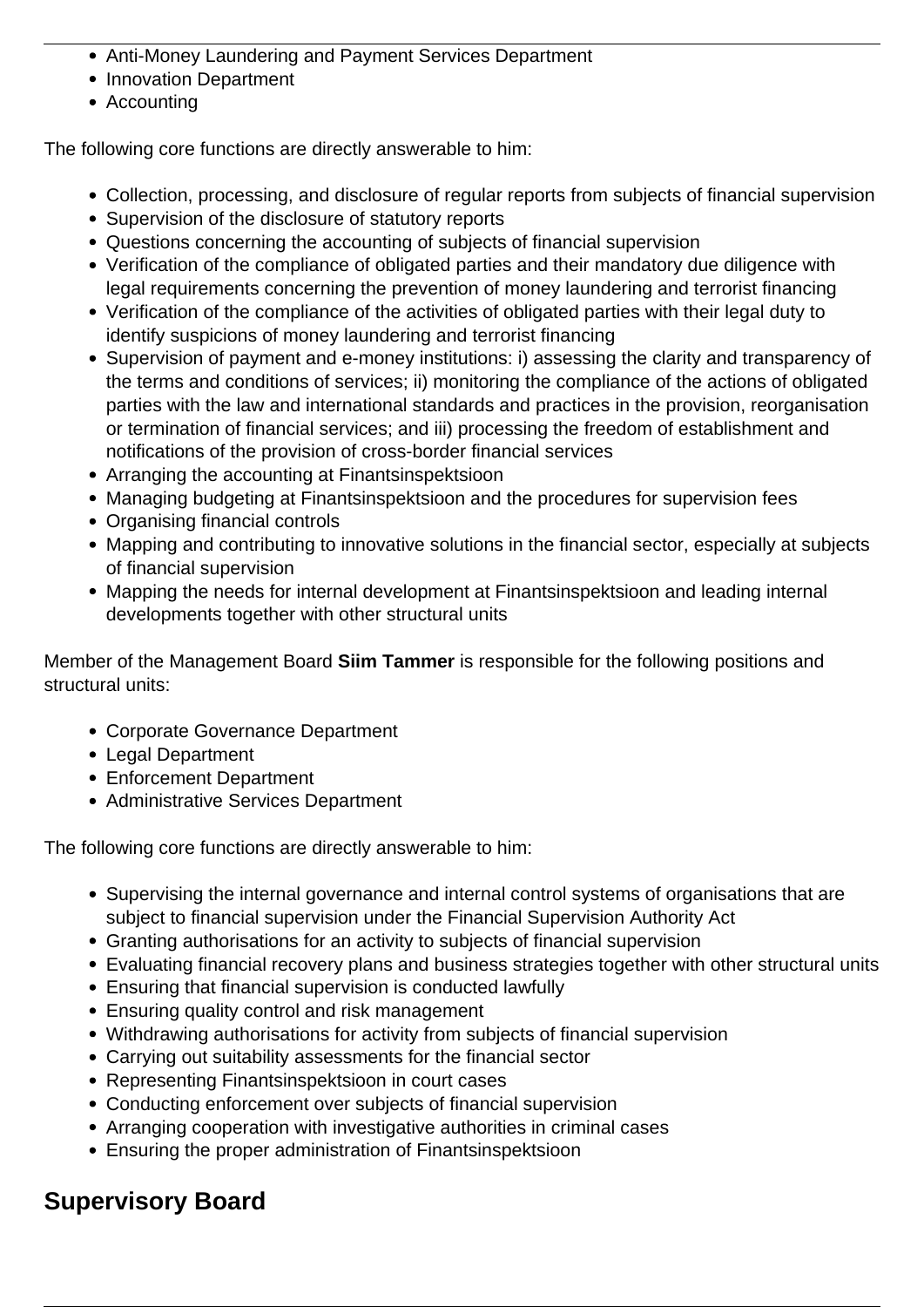The activities of the Finantsinspektsioon are planned and the management thereof is monitored by the Supervisory Board of the Authority. The Board consists of six members, two of whom are members by virtue of office - the Minister of Finance and the Governor of the Bank of Estonia - and four of whom are appointed members.

One-half of the appointed members are appointed and removed by the Government of the Republic on the proposal of the Minister of Finance and one-half by the Board of the Bank of Estonia on the proposal of the Governor of the Bank of Estonia. The Minister of Finance is the Chairman of the Board by virtue of office.

### **The members of the Supervisory Board:**

Ms. **Keit Pentus-Rosimannus,** (Chairman), Minister of Finance

Mr. **Madis Müller**, Governor of the Bank of Estonia

Mr. **Veiko Tali**, Deputy Governor of the Bank of Estonia

Mr. **Rein Minka**, Member of the Supervisory Board of the Bank of Estonia

Ms. **Mai Palmipuu** 

Mr. **Veiko-Joel Kokk**

### **Competence of the Supervisory Board**

The competence of the Board derives from the Financial Supervision Authority Act, and pursuant to the Act, the Board shall:

- approve the operating strategy of the Finantsinspektsioon on the proposal of the Management Board of the Authority
- approve, on the proposal of the Management Board, the budget of the Finantsinspektsioon and make a proposal to the Minister of Finance concerning the rate of the share of the supervision fee calculated on the basis of assets for the following budgetary year
- approve, on the proposal of the Management Board, the bases for setting up the structure of the Authority and for the payment of remuneration
- appoint the members of the Management Board and elect the chairman of the Board from among the members; remove members of the Management Board
- decide on entry into, amendment of and termination of contracts of service with the Chairman and Members of the Management Board
- approve the size of the remuneration and additional remuneration payable and the social guarantees provided to the Chairman and Members of the Management Board
- decide on the filing of a claim against the Chairman or a Member of the Management Board concerning compensation for damage caused by him or her to the state through violation of a legal act or his or her obligations
- approve the annual report of the Finantsinspektsioon submitted by the Management Board
- approve the rules for the activities of the Supervisory Board.